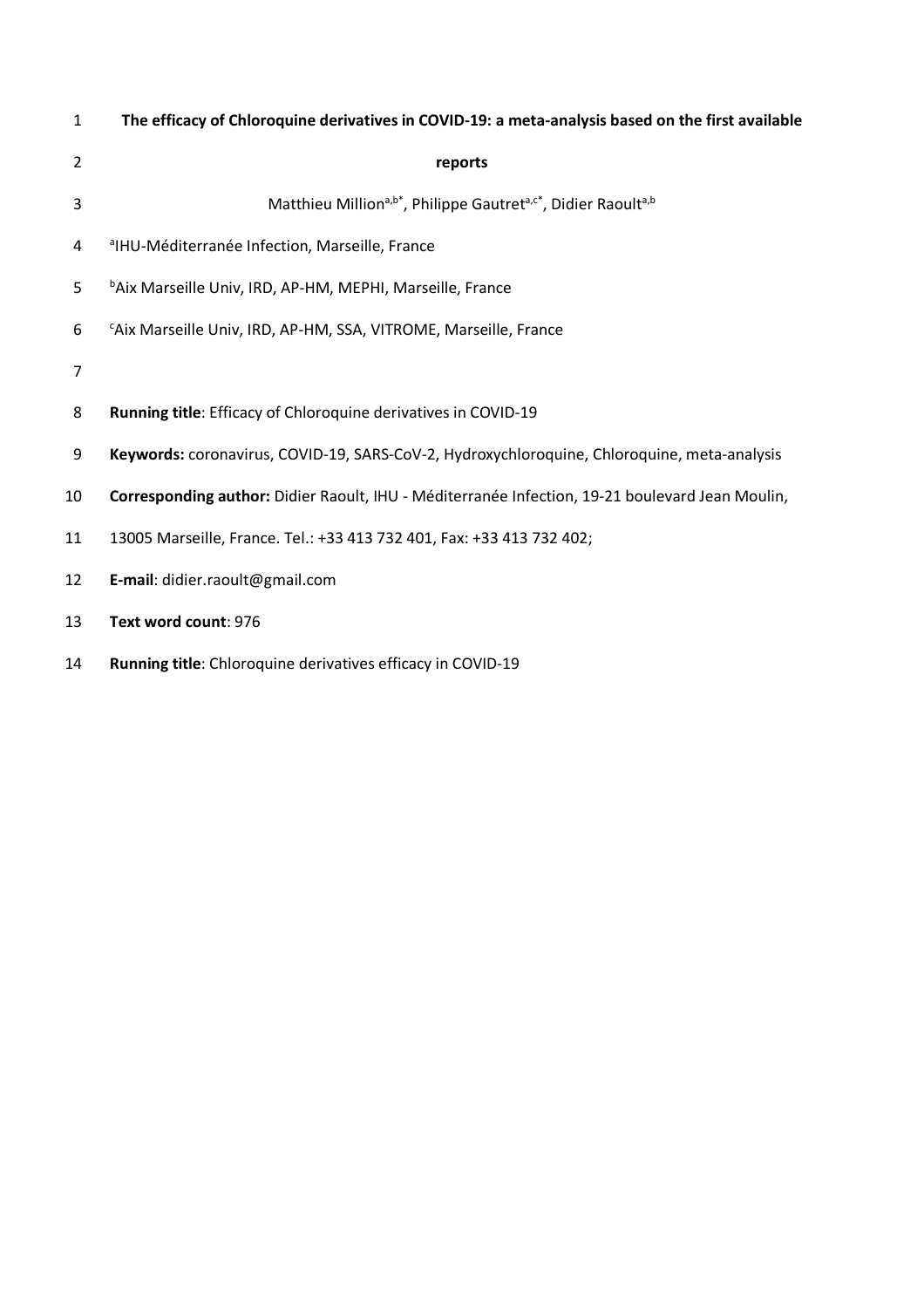#### **Introduction**

- We are currently facing a pandemic involving a newly discovered coronavirus (SARS-CoV-2) which
- putting our societies to the test in many ways. Despite controversy, only two drugs, namely
- hydroxychloroquine (HCQ) and chloroquine (CQ), have been used by physicians on a large-scale basis
- as treatment for COVID-19 [1]. According to the Sermo Real Time Covid-19 Barometer
- (https://www.sermo.com/, consulted 20 April), for over 20,000 physicians across 30 countries,
- chloroquine derivatives are the first medication used to treat COVID-19 patients in ICUs (67%), the
- second medication in other hospital settings (66%), and the third in outpatient settings (40%). While
- many countries recommend it for treating COVID-19, certain Western countries do not
- (https://www.mediterranee-infection.com/coronavirus-pays-ou-lhydroxychloroquine-est-
- recommandee/). It is therefore urgent to evaluate the efficacy of these medications against clinical,
- biological, radiological and virological outcomes of the disease. A large number of randomised clinical
- trials (RCTs) aimed at challenging the antiviral action of the two drugs against a placebo or other
- potentially active drugs are ongoing. Some of these studies have been published in peer-reviewed
- journals or released as pre-prints on various websites [2-5]. In this paper, we present the conclusions
- of a preliminary meta-analysis addressing this issue.
- 

# **Methods**

 We conducted a meta-analysis of comparative studies between two groups that were expected to be similar with respect to demographics, chronic conditions and clinical presentation at enrolment. One group was treated with HCQ or CQ and one group was not treated with these molecules. The keywords "hydroxychloroquine", "chloroquine", "coronavirus", "COVID-19" and "SARS-Cov-2" were used in the PubMed, Google Scholar and Google search engines without any restrictions as to date or language. Preprints were also included. Non-comparative (single-arm) studies were excluded.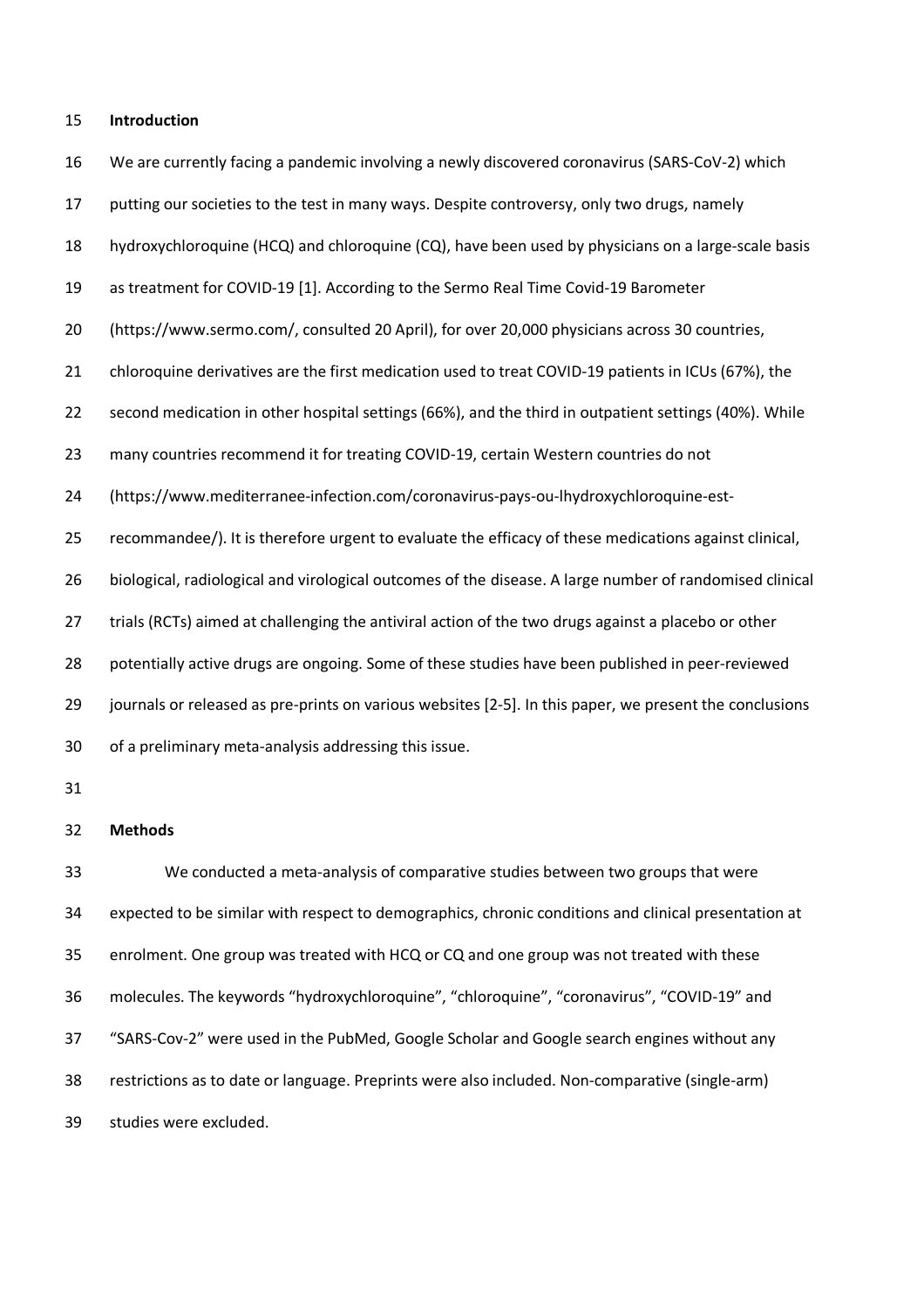Articles published in peer-reviewed journals, pre-prints and articles available on the internet, even when not published on official websites, were included. The following outcomes were considered: death, transfer to intensive care unit (ICU), clinical and radiological worsening, length of stay in hospital, and persistence of viral shedding as assessed by PCR. A randomised model was used with Comprehensive Meta-Analysis v3 (Biostat, Englewood, NJ, USA). This software made it possible to include dichotomous outcomes (number of events out of the total) and quantitative outcomes (mean in each group, sample size, p-value). According to Borenstein *et al.* [6], if a treatment is truly ineffective, half the comparisons would be expected to lie on either side of the no-effect line. This can be formally tested by comparing the number of comparisons in one direction versus the null value of 50% (sign test). This sign test was performed using the binomial distance as reported by Borenstein [6]. A p-value < 0.05 was considered significant. **Results** Ten comparative studies were identified involving 1,642 patients (965 patients treated with a chloroquine derivative) from five countries (Brazil, China, France, Iran, and USA) (Table S1). The 10 studies included three published papers, five pre-prints published on MedRxiv, one submitted paper that was neither published nor a pre-print, and one unpublished paper that was not a pre-print, both of which were available on the internet (uniform resource locator (url) provided in the supplementary data). All but one paper (in Chinese) were written in English. The four studies from China and the one from Iran were conducted on patients treated with several antivirals (lopinavir/ritonavir, oseltamivir, ribavirine, umifenovir and nebulisation of interferon aerosol) in addition to chloroquine derivatives. Two studies were conducted in France, including one in Paris and our seminal study in Marseille and other locations in southern France. Four RCTs were included in this analysis [2-5]. When considering all ten included studies (Figure 1, Table S2), chloroquine derivatives were

65 associated with a lower need for hospitalisation ( $n = 1$ , Odds ratio (OR) 0.35,  $p = .024$ ), shorter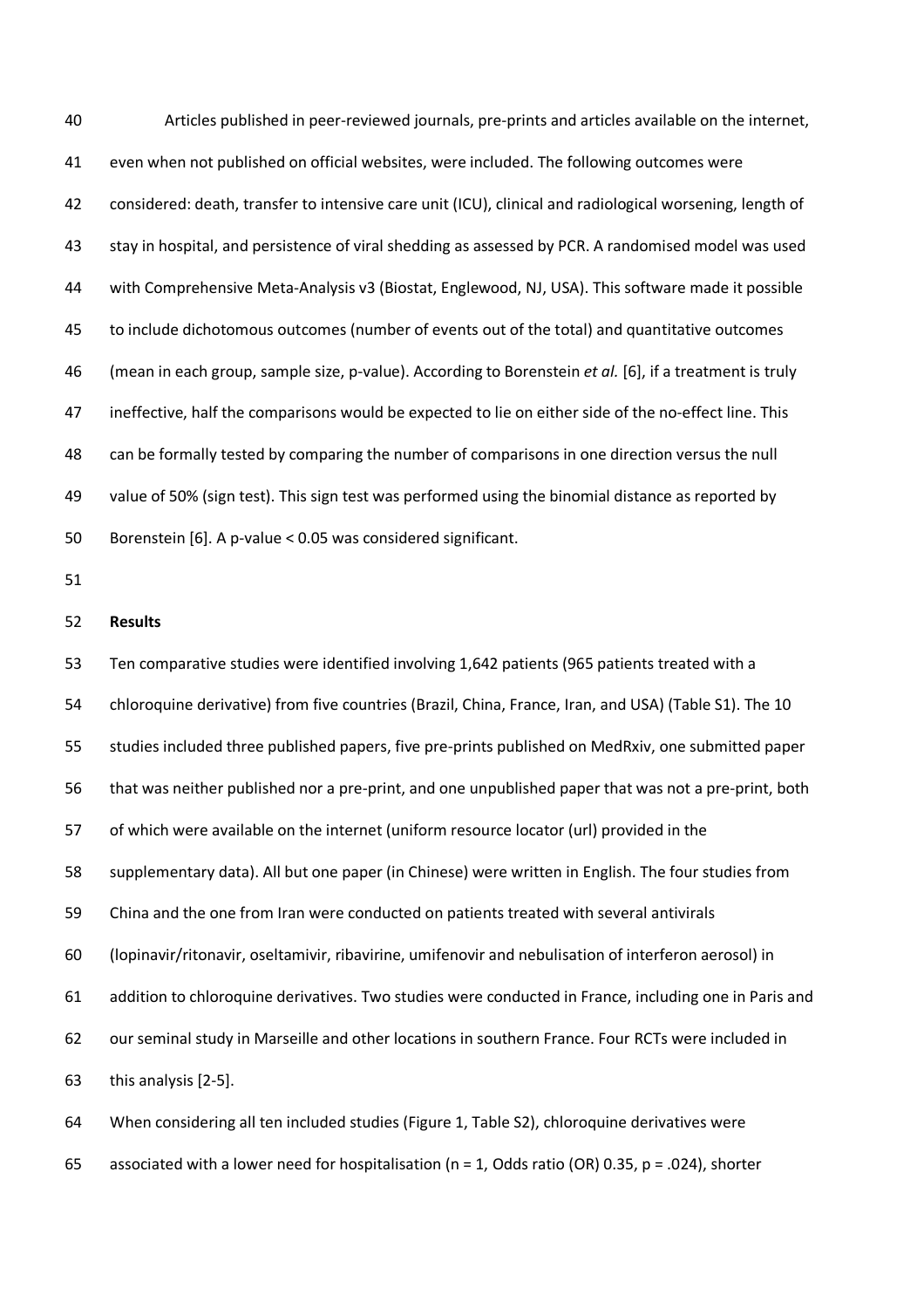66 duration of cough (n = 1, OR 0.13, p = .001), shorter duration of fever (n = 1, OR 0.14, p = .001), 67 decreased C-reactive protein level (n = 1, OR 0.55, p = .045), and increased hospital discharge (n = 1, 68 OR 0.05, p =.050). CQ derivatives were associated with a beneficial effect (OR < 1) for 11 of the 12 outcomes analysed (Figure 1). Of the 25 comparisons made, 19 were favourable (Table S1). Accordingly, the two-sided sign-test p-value was 0.015. The fatality rate was analysed in two studies with an opposite direction of effect. The study reporting an increased fatality rate was suspected of scientific misconduct (patients were significantly more severe in the treated group [7]). No significant negative effect was observed.

 Three studies were identified with potential scientific misconduct as patients in the untreated group were treated [7], patients were treated after ventilation [8], and patients were significantly more severe in the treated group at baseline [8,9]. After excluding these three studies which had a very high risk of bias, seven studies, including 18 comparisons were analysed (Figure 2, Table S3). The favourable effects on the need for hospitalisation, duration of cough, duration of fever, C-reactive protein levels, and hospital discharge rate, were unchanged. However, a significant beneficial effect 80 was also observed for clinical cure ( $n = 2$ , OR 0.48,  $p = .022$ ) and for the outcome "death or transfer 81 to the intensive care unit" ( $n = 1$ , OR 0.04,  $p < .001$ ). In this subgroup analysis, the direction of effect was favourable for all 11 outcomes analysed. Of the 18 comparisons made, 15 were favourable (Table S1). The two-sided sign-test p-value was 0.0075. All data extracted from the articles and entered in the software are provided in supplementary files (Tables S1 and S4 to S7).

### **Discussion**

 Chloroquine derivatives present a paradox. On one hand, the heterogeneity of patients and treatment make it difficult to obtain a clear picture while the epidemic is still ongoing. Under these conditions, a meta-analysis allowing for the combination of different studies makes it possible to identify a general trend. This makes it possible to reconcile the chloroquine derivative efficacy that many doctors have perceived with the results of the first published studies. This meta-analysis is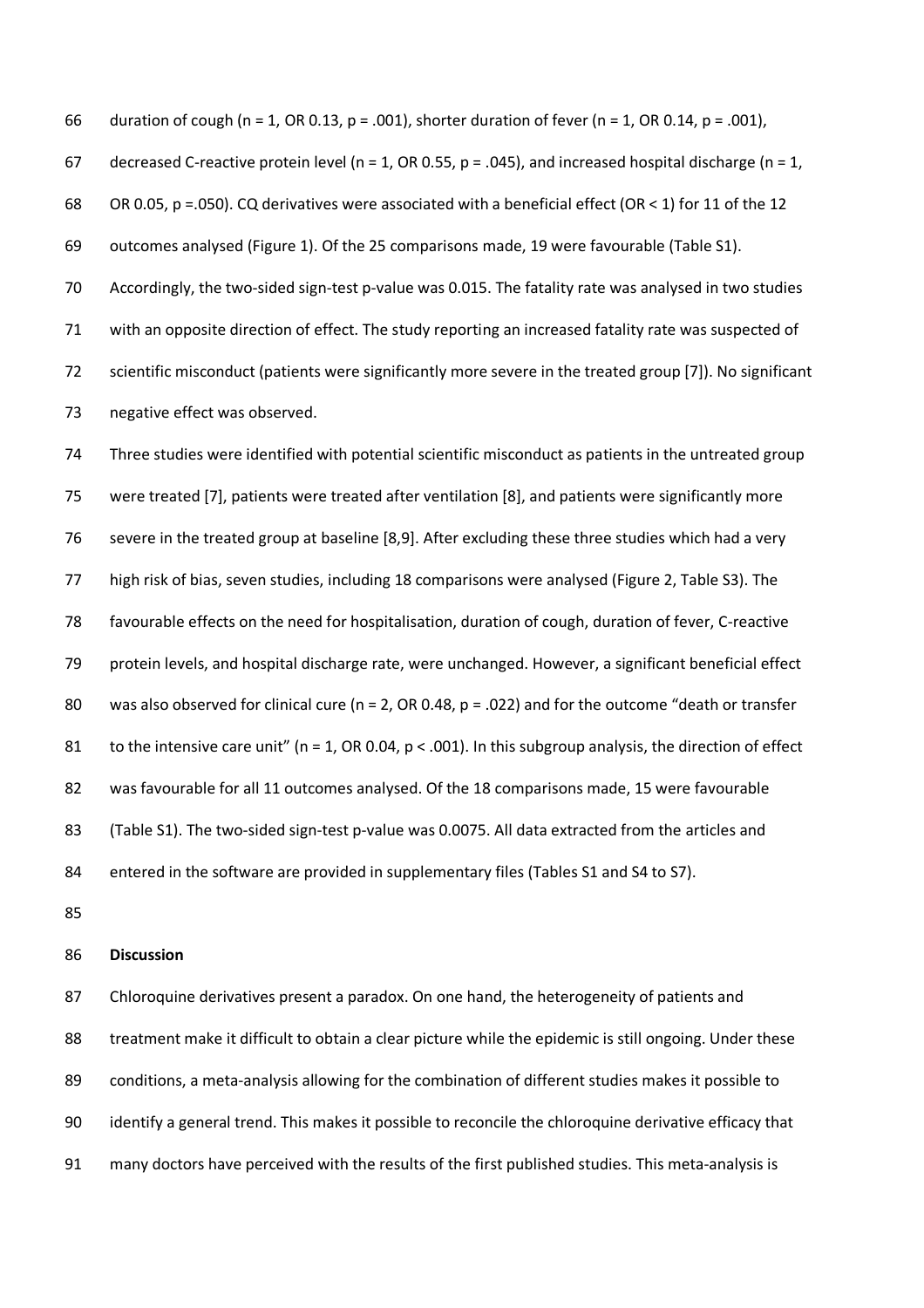- based on several studies, including four RCTs, and identifies a favourable trend toward the benefit of
- 93 chloroquine derivatives in the treatment of COVID-19 patients, enabling us to make a grade I
- recommendation for its use against the disease.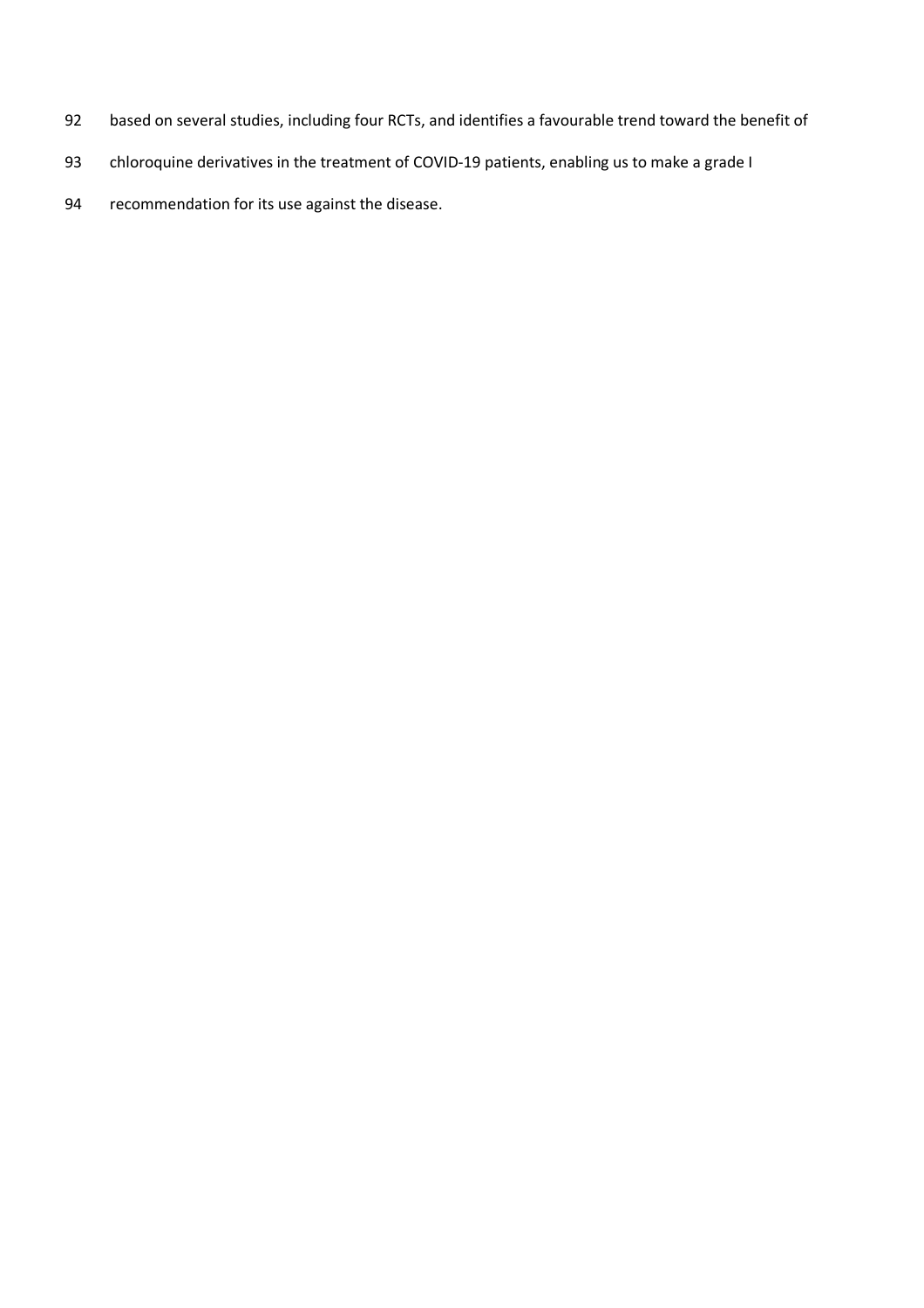## **Acknowledgements**

- We thank Christian Devaux for helpful interactions and Fanyu Huang for Chinese to English
- translation of the study by Chen J *et al.* [3]. This work has received financial support from the French
- Government through the Agence Nationale pour la Recherche (ANR), including the "Programme
- d'Investissement d'Avenir" under the reference Méditerranée Infection 10-IAHU-03 and from the
- Méditerranée Infection foundation.
- 

# **Author contributions**

- MM, PG and DR wrote the MS. MM and PG performed the meta-analysis, DR supervised the study.
- 

# **Competing interest declaration**

No competing interest to declare.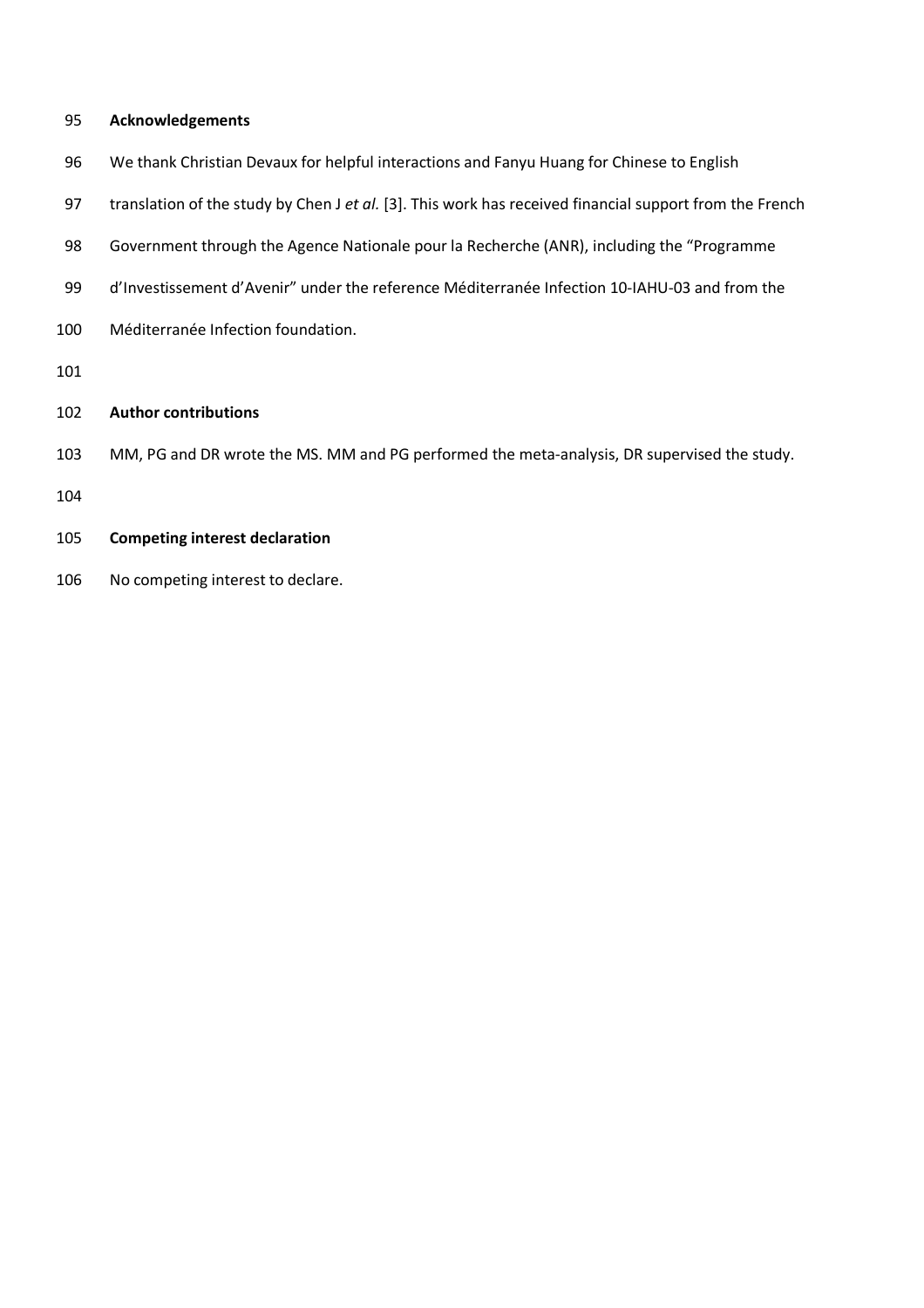#### **References**

- 1. Colson P, Rolain JM, Lagier JC, Brouqui P, Raoult D. 2020. Chloroquine and
- hydroxychloroquine as available weapons to fight COVID-19. Int J Antimicrob agents. In
- press. https://doi.org/10.1016/j.ijantimicag.2020.105932
- 2. Chen Z, Hu J, Zhang Z, Jiang S, Han S, Yan D, Zhuang R, Hu B, Zhang Z. 2020. Efficacy of
- hydroxychloroquine in patients with COVID-19: results of a randomized clinical trial. medRxiv
- 2020.03.22.20040758; https://doi.org/10.1101/2020.03.22.20040758
- 3. Chen J, Liu D, Lui L, Liu P, Xu Q, Xia L, Ling Y, Huang D, Song S, Zhang D, Qian Z, Li T, Shen Y, Lu
- H. 2020. A pilot study of hydroxychloroquine in treatment of patients with common
- coronavirus disease-19 (COVID-19). J Zhejiang Univ (Med Sci) 49:0-0 .
- https://doi.org/10.3785/j.issn.1008-9292.2020.03.03
- 4. Huang M, Tang T, Pang P, Li M, Ma R, Lu J, Shu J, You Y, Chen B, Liang J, Hong Z, Chen H, Kong L, Qin D, Pei D, Xia J, Jiang S, Shan H. Treating COVID-19 with Chloroquine. 2020. J Mol Cell Biol. In press. https://doi.org/10.1093/jmcb/mjaa014.
- 5. Tang W, Cao Z, Han M, Wang Z, Chen J, Sun W, Wu Y, Xiao W, Liu S, Chen E, Chen W, Wang X,
- Yang J, Lin J, Zhao Q, Yan Y, Xie Z, Li D, Yang Y, Liu L, Qu J, Ning G, Shi G, Xie Q. 2020.
- Hydroxychloroquine in patients with COVID-19: an open-label, randomized, controlled trial.
- medRxiv 2020.04.10.20060558; https://doi.org/10.1101/2020.04.10.20060558
- 6. Borenstein M, Hedges LV, Higgins JPT, Rothstein HR. Introduction to Meta-Analysis. 2009. John Wiley & Sons, Ltd. 2009. https://doi.org/10.1002/9780470743386.
- 7. Mahevas M, Tran VT, Roumier M, Chabrol A, Paule R, Guillaud C, Gallien S, Lepeule R, Tali
- Szwebel TA, Lescure X, Schlemmer F, Matignon M, Khellaf M, Crickx E, Terrier B, Morbieu C,
- Legendre P, Dang J, Schoindre Y, Pawlotski JM, Michel M, Perrodeau E, Carlier N, Roche N, De
- Lastours V, Mouthon L, Audureau E, Ravaud P, Godeau B, Costedoat N. No evidence of
- clinical efficacy of hydroxychloroquine in patients hospitalized for COVID-19 infection with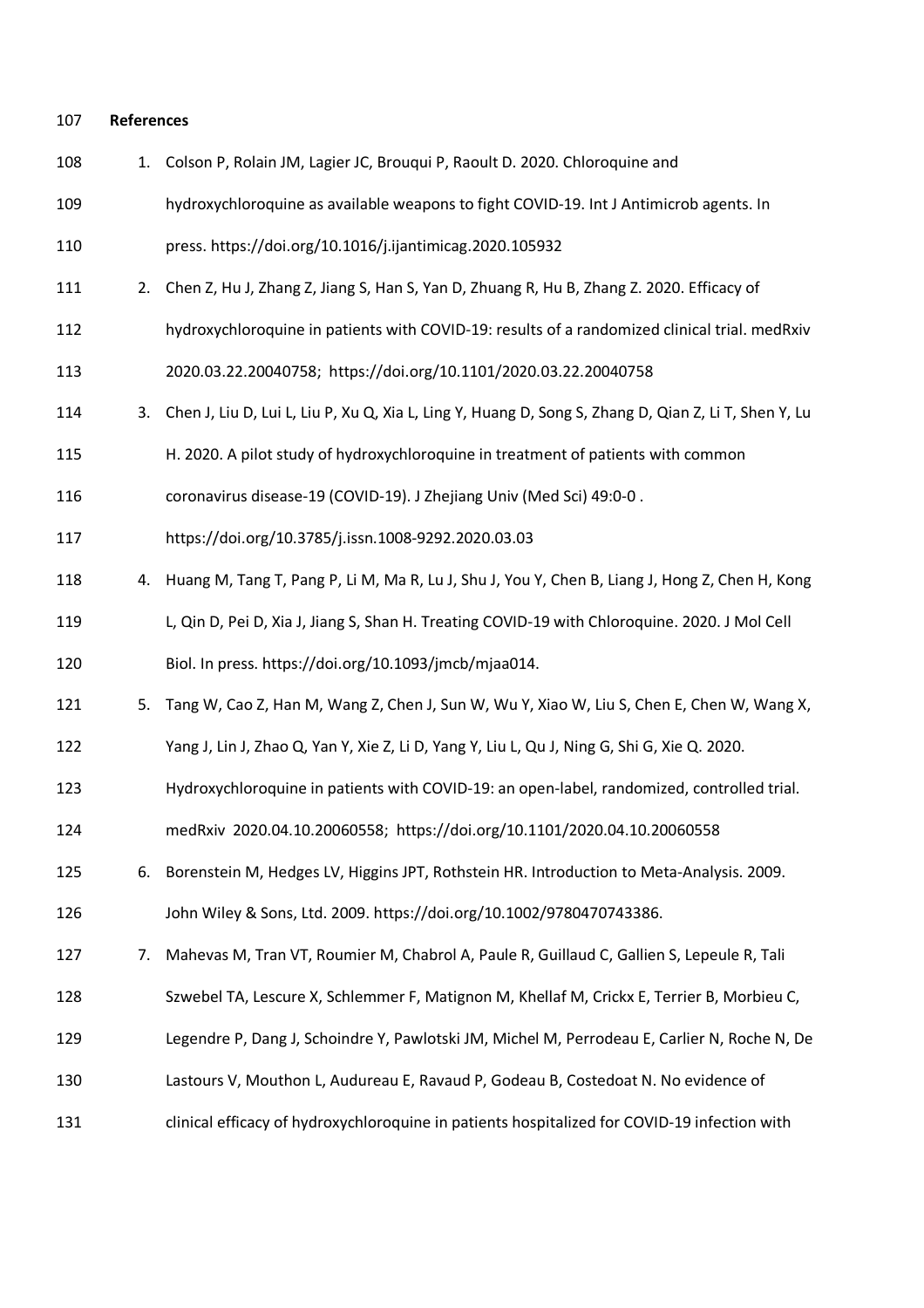| 132 |    | oxygen requirement: results of a study using routinely collected data to emulate a target    |
|-----|----|----------------------------------------------------------------------------------------------|
| 133 |    | trial. 2020. medRxiv 2020.04.10.20060699; https://doi.org/10.1101/2020.04.10.20060699        |
| 134 |    | 8. Magagnoli J, Narendran S, Pereira F, Cummings T, Hardin JW, Sutton SS, Ambati J. Outcomes |
| 135 |    | of hydroxychloroquine usage in United States veterans hospitalized with Covid-19. medRxiv    |
| 136 |    | 2020.04.16.20065920; https://doi.org/10.1101/2020.04.16.20065920                             |
| 137 | 9. | Barbosa J, Kaitis D, Freedman R, Le K, Lin X. Clinical outcomes of hydroxychloroquine in     |
| 138 |    | hospitalized patients with COVID-19: a quasi-randomised comparative study. Submitted to      |
| 139 |    | New Eng J Med.                                                                               |
| 140 |    | https://www.dropbox.com/s/urzapkyij542qx5/NEJM_Clinical%20Outcomes%20of%20Hydrox             |
| 141 |    | ychlorquine%20in%20Patients%20with%20COVID19.pdf.pdf.pdf.pdf.pdf.pdf.pdf.pdf?dl=0            |